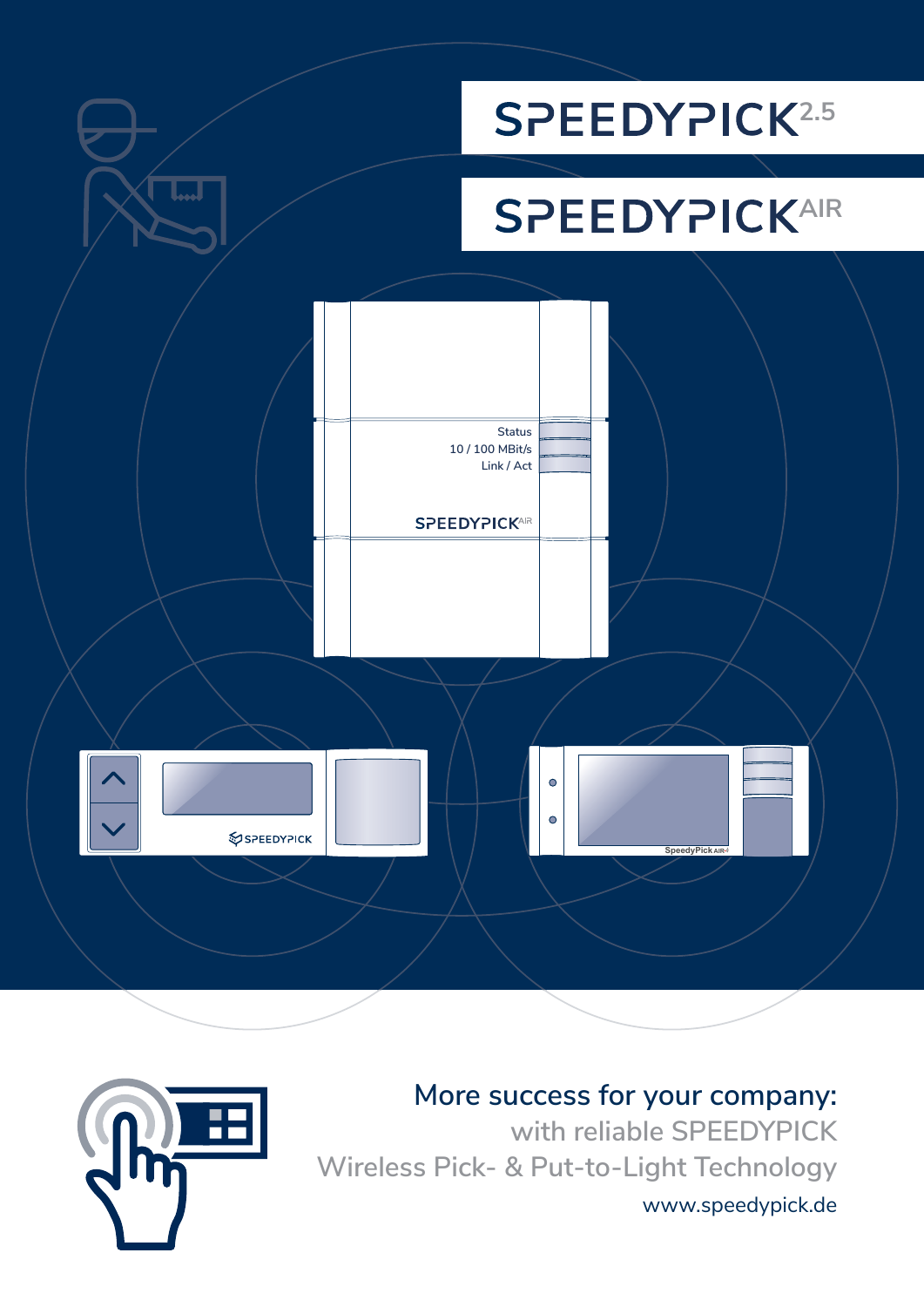# **Benefit from our many years of experience in the field of Wireless Pick-to-Light Technology**

## **EXAMPLE WORKER ASSISTANCE - every move is perfect**

Whether it's a worker assistance system or an assembly workstation: SPEEDYPICK Wireless Pick-to-Light systems offer maximum comfort both in assembly and in operational use.



- $\checkmark$  Comparatively low installation effort
- $\vee$  Quick and easy conversion
- $\checkmark$  Convenient operation

## **EXAMPLE COMMISSIONING TROLLEY - mobile & flexible**

Mobile applications: very easy with SPEEDYPICK<sup>2.5</sup> or SPEEDYPICK<sup>AIR</sup>.



- $\vee$  Optionally with central battery supply or single battery operation
- $\vee$  No unnecessary equipment overhead, weight savings, virtually no maintenance required
- $\vee$  Optimum use of space on the trolley
- $\blacktriangleright$  High user comfort
- $\vee$  Roaming capable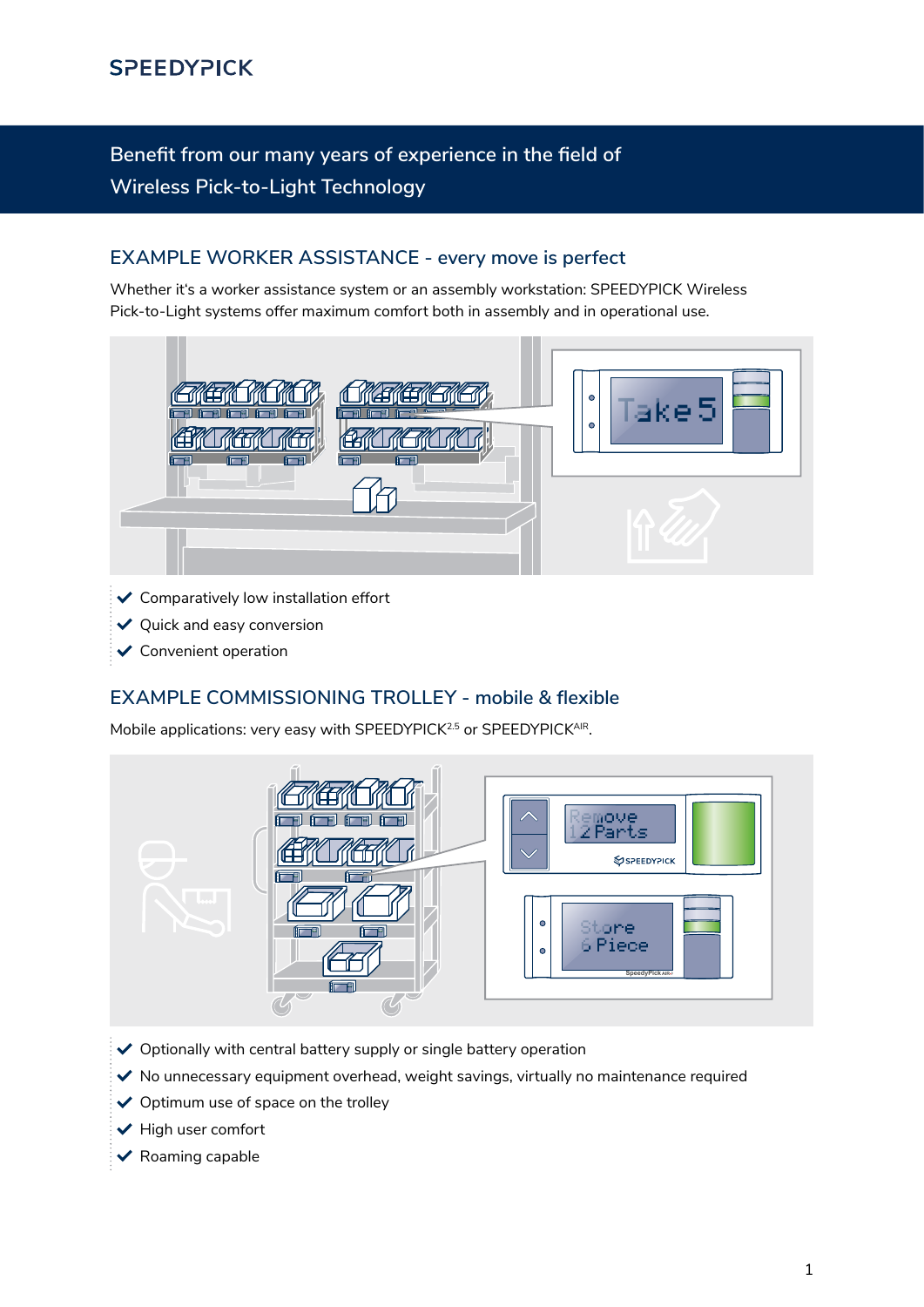# **2.52.5**

### **EXAMPLE KANBAN-SHELF - quick & easy**

You want to integrate existing or new Kanban shelves into your replenishment management?

With SPEEDYPICK<sup>AIR</sup> it's easy: position the wireless pick-to-light displays directly on the shelf by means of a magnetic holder directly on the shelf. That's it!

A short press of the acknowledgement button by your worker triggers the replenishment request.



Whether SPEEDYPICK<sup>2.5</sup> or SPEEDYPICK<sup>AIR</sup> – both systems offer maximum flexibility and degrees of freedom with the highest possible performance.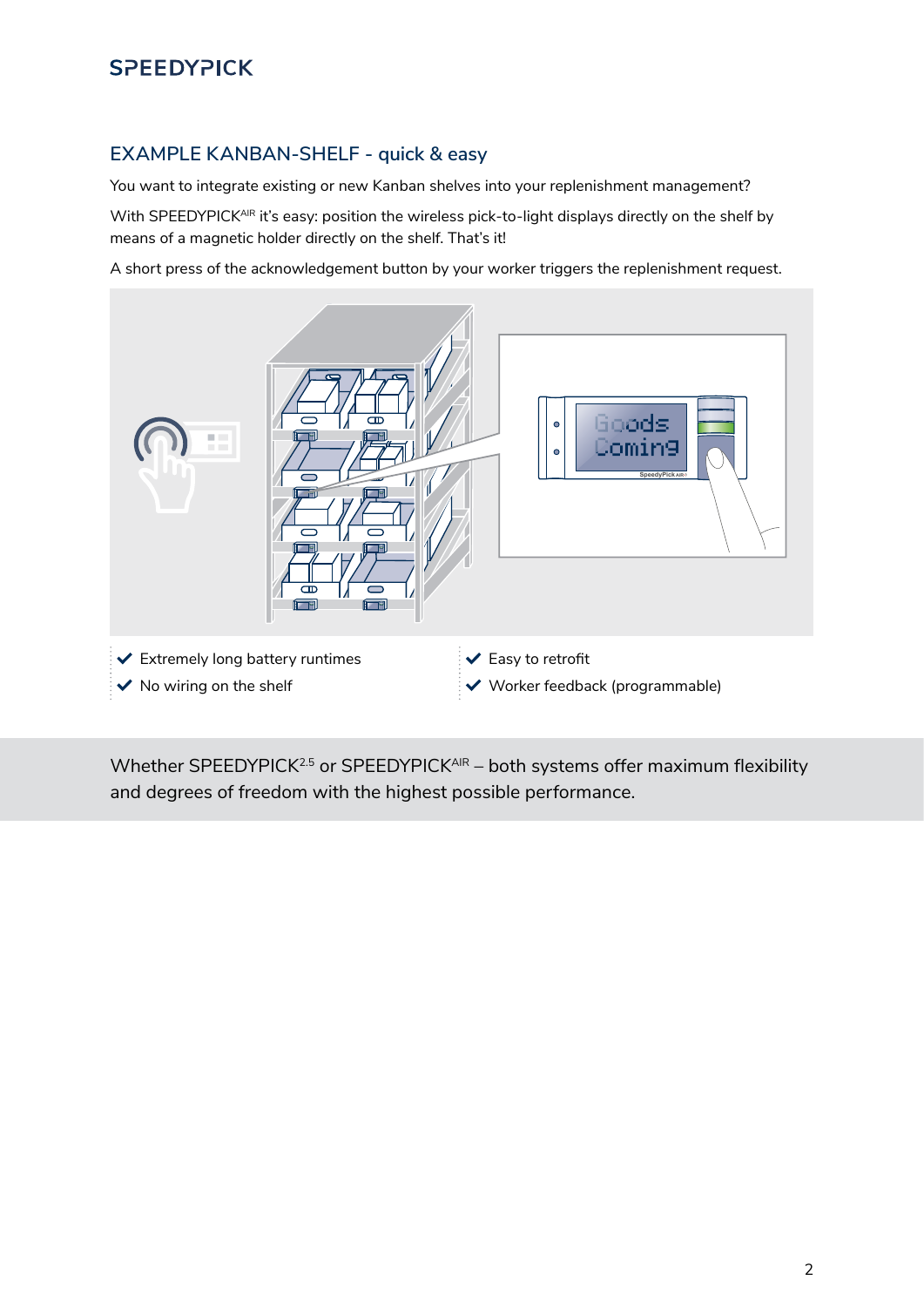## System SPEEDYPICK<sup>2.5</sup>

**Wireless Pick-to-Light with central power supply for the displays**

Based on our many years of experience and know-how, SPEEDYPICK<sup>2.5</sup> is specially designed for use on mobile units (e.g. picking trolleys) and is also ideally suited for equipping worker assistance systems as well as production and assembly cells.



## **ADVANTAGES AT A GLANCE**

- $\vee$  Displays are protected and plugged toolless into the aluminium profile
- $\vee$  Displays can be positioned flexibly and are not bound to a rigid grid
- $\blacktriangledown$  Power supply optionally via central battery or mains adapter (24 V DC)
- $\blacktriangleright$  Battery can be replaced in a few seconds:

Downtimes are reduced to a minimum.

- $\checkmark$  Extremely long battery runtimes: due to energy-efficient design of all SPEEDYPICK<sup>2.5</sup>-components
- User-friendly component management supports first start-up scenario as well as regularly recurring scenarios.
- $\blacktriangleright$  Roaming-capable components: enable large area coverage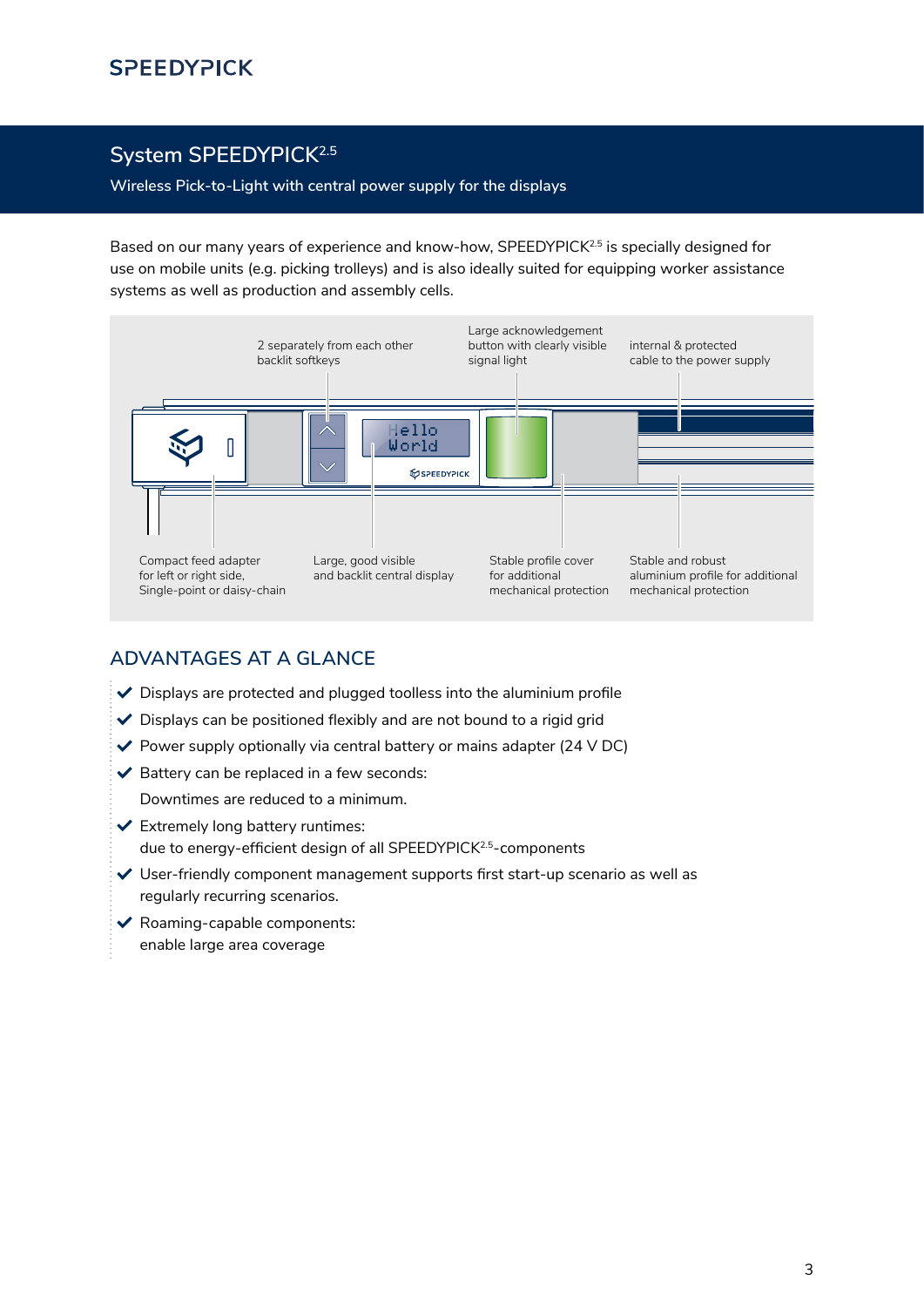## **System SPEEDYPICKAIR**

**Wireless Pick-to-Light: self-sufficient, independent, maximum flexibility**

#### **SPEEDYPICKAIR – THE BATTERY-POWERED WIRELESS PICK-TO-LIGHT SYSTEM**

With SPEEDYPICK<sup>AIR</sup> you can implement mobile as well as stationary pick-to-light applications cost efficiently, simply and without great effort. SPEEDYPICK<sup>AIR</sup> combines high performance with safety and a small footprint with maximum flexibility.

The "SpeedyCoS" radio protocol, specially developed and patented for this system, is the basis for efficient radio management and ensures an extremely long battery life.



### **ADVANTAGES AT A GLANCE**

- $\blacktriangleright$  Instant change of position of the displays due to magnetic brackets
- $\blacktriangleright$  Roaming-capable components:
- enable large area coverage

## **The SPEEDYPICK Access-Point**

**for SPEEDYPICK2.5 and / or SPEEDYPICKAIR**



The SPEEDYPICK access point is the transition point from wired to wireless. The access point receives the data packets from the radio module and sends them via the network to the SPEEDYPICK management software. Vice versa, it delivers the data packages to the radio modules intended for this purpose. An access point can manage up to 100 radio modules.

- $\blacktriangleright$  Any number of access points in the network
- $\checkmark$  3 status LEDs on the front
- Typical radio range 100 m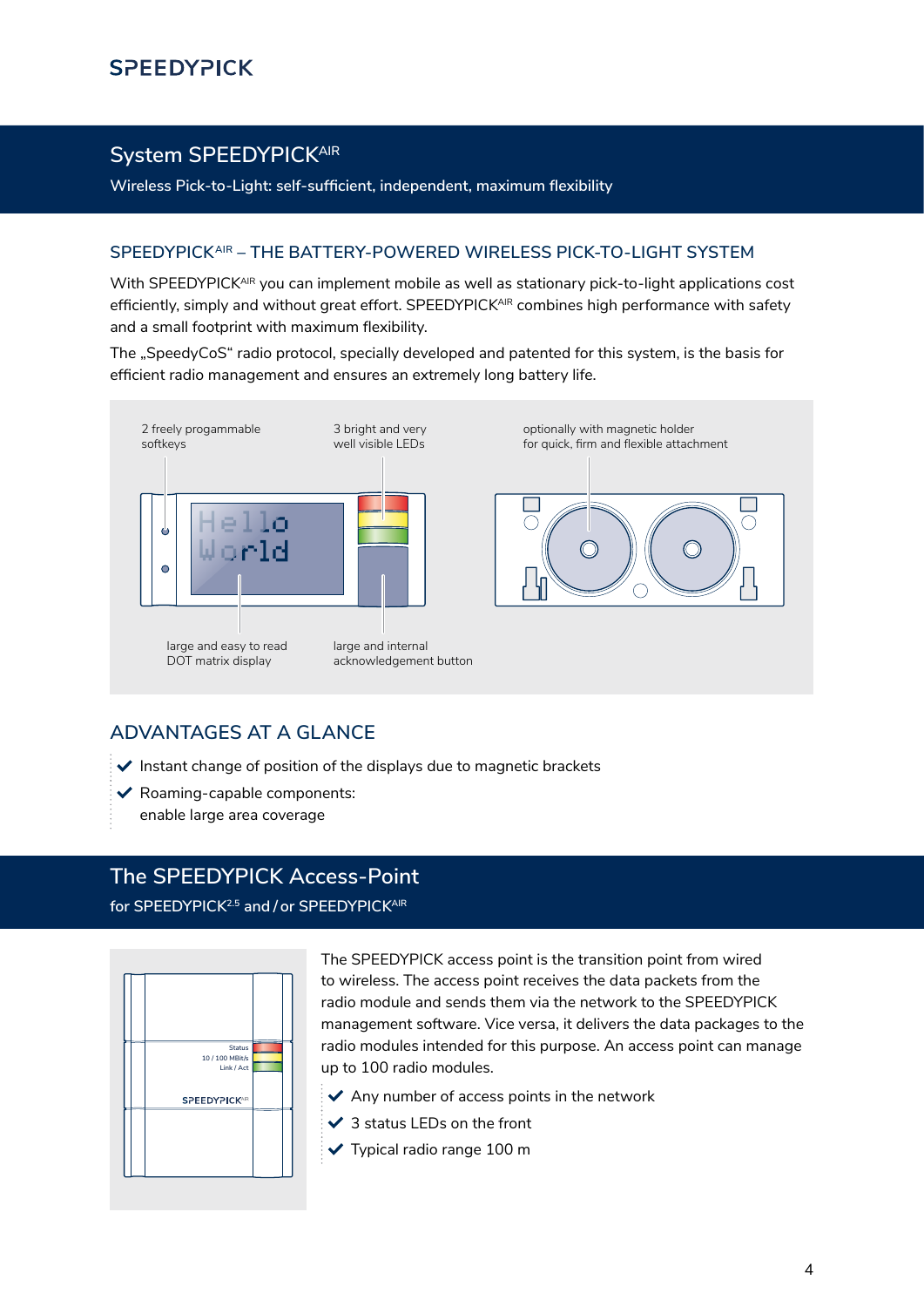# **SPEEDYPICK**

## **The System Structure**

The SPEEDYPICK system consists of 3 basic components:

- **1 Server or PC** with installed SPEEDYPICK Management Software (MSW) and a connection to your host system (e.g. WMS, LVS, SAP)
- **2 Access Points** in the network (LAN, TCP/IP) which transmit instructions from the software wirelessly to the assigned radio modules
- **3 Radio modules** at the storage locations (racks, picking trolleys, trolleys, mesh trolleys, etc.)

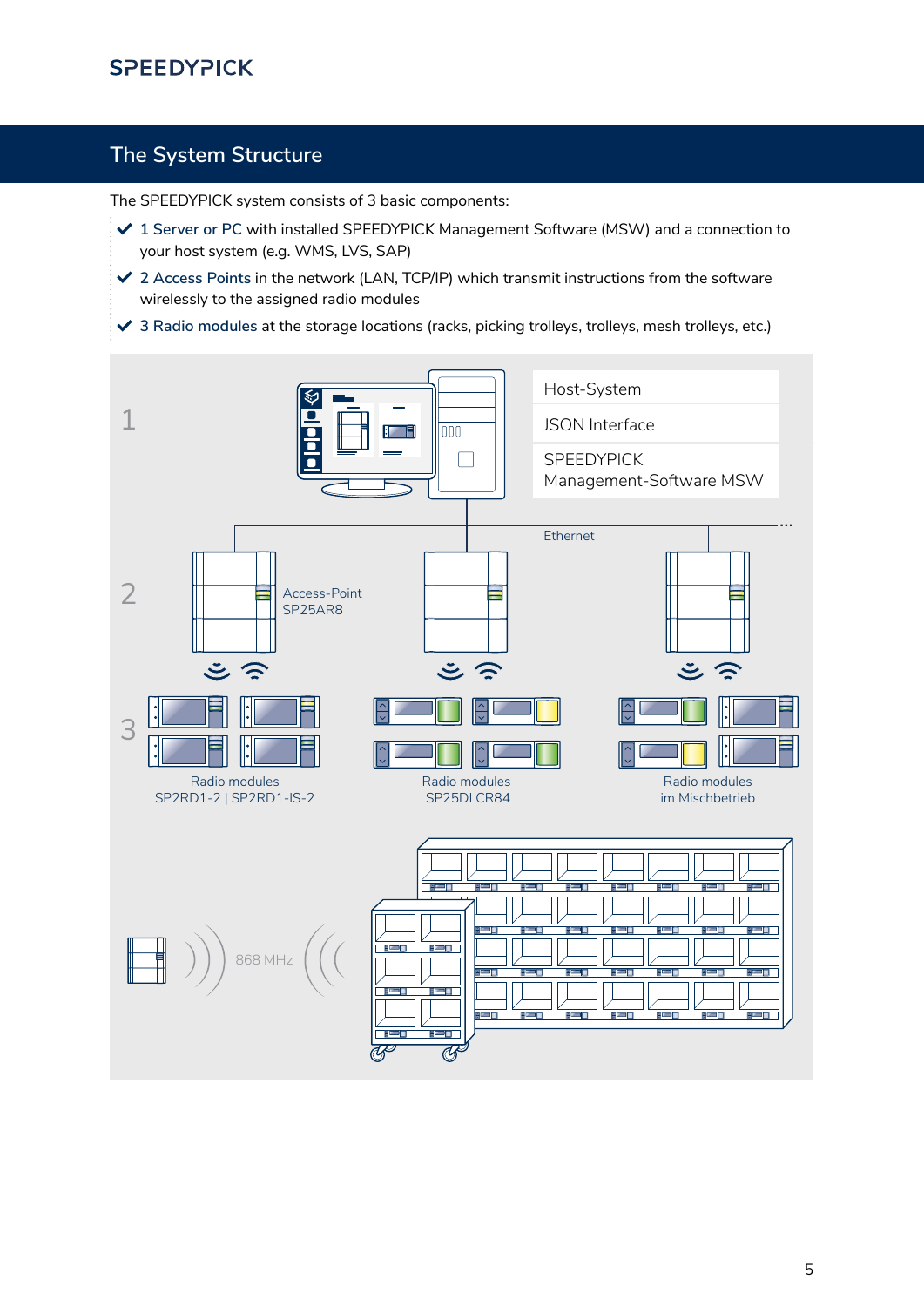## **SPEEDYPICK**

## **The MSW Management Software**

### **ADVANTAGES AT A GLANCE**

- $\vee$  Intuitive user quidance
- $\checkmark$  Guided support during initial commissioning
- $\blacktriangleright$  High ease of use for standard processes during operation
	- e.g. system extension, retrofitting/conversion, configuration, replacement of a radio module
- $\blacktriangleright$  JSON-RPC data interface, documented and "accessible" for the user
- $\checkmark$  No costs for follow-up licences
- $\blacktriangleright$  For SPEEDYPICK<sup>2.5</sup> and SPEEDYPICK<sup>AIR</sup> radio modules
- $\checkmark$  Excel macro (freeware) for simplified allocation of warehouse coordinates to radio modules
- $\blacktriangleright$  Free test versions without functional restrictions (can be used for several weeks)
- $\checkmark$  for Microsoft Windows 10 or Linux operating systems